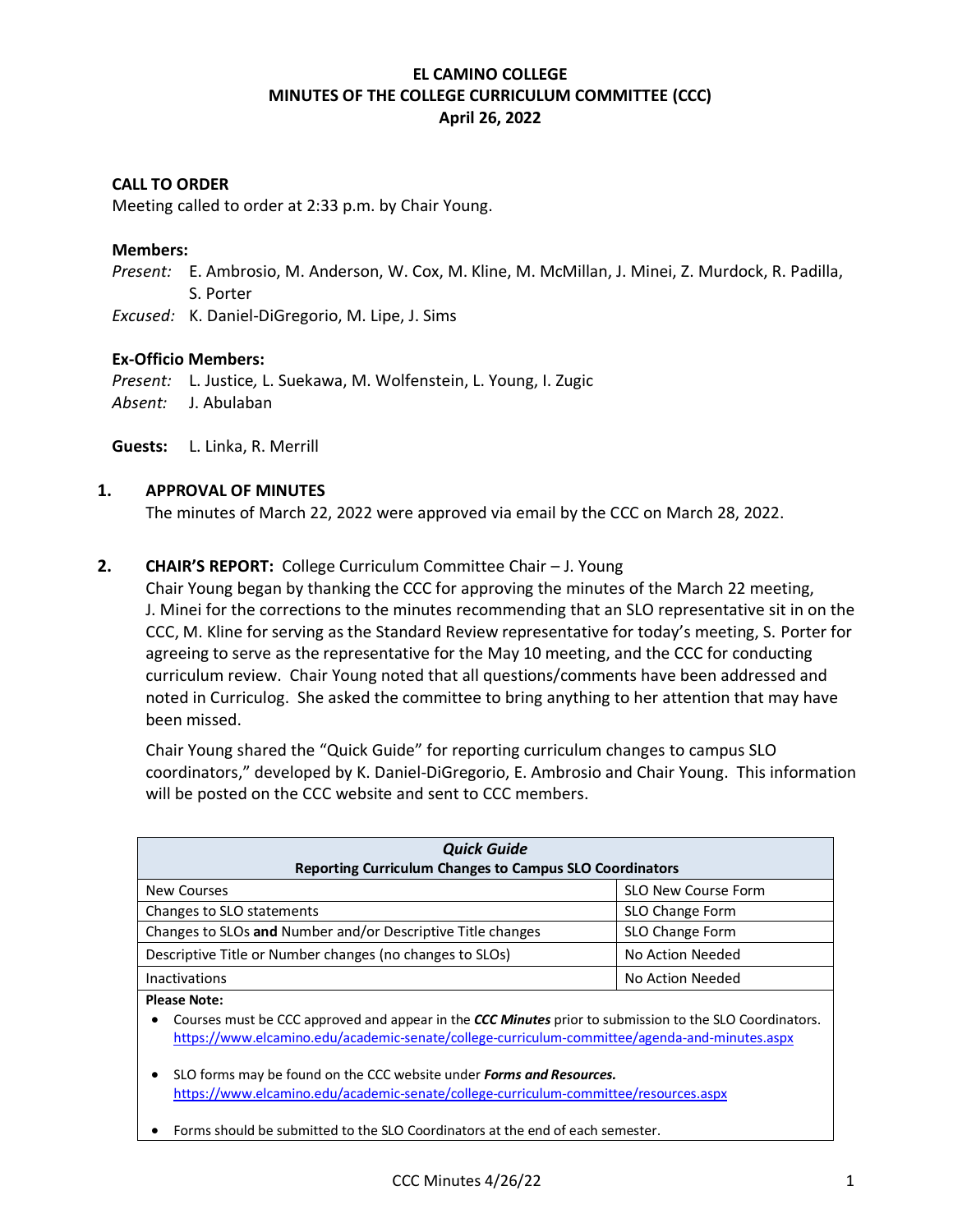Chair Young explained that, due to the small size of the pool, the Curriculum Specialist position has been extended to Thursday, April 28. She shared the link to forward the job announcement to friends/colleagues.

[https://elcamino.igreentree.com/CSS\\_Classified/CSSPage\\_JobDetail.ASP?T=20220423123218&](https://elcamino.igreentree.com/CSS_Classified/CSSPage_JobDetail.ASP?T=20220423123218&)

Chair Young explained the procedure for completing Section V of the New Course form for Library/Media Resources. She reminded the CCC that all new courses should be forwarded to the Library and Learning Resources CCC representative (currently Mary McMillan). The Library CCC representative will forward the proposals to the library liaison for that division. Chair Young also noted that M. McMillan can assist with locating OER materials and with the proper formatting on the course outlines. Per the recommendation of L. Suekawa, it is good practice to include a print textbook on course outlines as a representative text for articulation purposes.

The CCC was reminded that the final submission date for spring 2022 is Monday, May 2. This means that courses that are CCC approved in Curriculog by the due date will be reviewed on May 24, the final meeting of the spring semester. The divisions who may submit proposals are Behavioral and Social Sciences, Health Sciences and Athletics, Humanities, Natural Sciences, and Library and Learning Resources.

# **3. CHANGES TO AB 705 VERBIAGE FOR PREREQUISITES AND RECOMMENDED PREPARATIONS**

Based on AB 705 regulations, English 1 is no longer being offered at ECC making it necessary to revise the wording for prerequisites and recommended preparations. During an extended meeting with J. Sims, S. Kushigemachi, L. Plum, I. Zugic, L. Suekawa, J. Young, and E. Ambrosio, recommendations from other Chief Instruction Officers, and a review of other community college catalogs, led the group to recommend that the verbiage be changed to "eligibility for English 1A." This verbiage will automatically encompass the multiple measures requirements of AB 705 and will still be valid if English 1 or other courses below transfer level are reinstated.

Chair Young asked for a motion to approve the revised standardized English verbiage for prerequisites and recommended preparations to "eligibility for English 1A" for any courses reviewed today and moving forward, and to allow the CCC Chair to make the appropriate edits in Curriculog for each course on today's agenda. It was moved by J. Minei, seconded by S. Porter. The motion carried.

Chair Young noted that the English 1A Memo will be updated and posted on the CCC website. She also explained that, based on the recommendation of Articulation Officer L. Suekawa, the math prerequisite and recommended preparation statements are being updated to read:

- Beginning algebra or higher or placement by appropriate assessment
- Intermediate algebra or equivalent or placement by appropriate assessment

Chair Young and Chair Elect Ambrosio will compile a list of all math courses no longer being offered and will send the list out soon.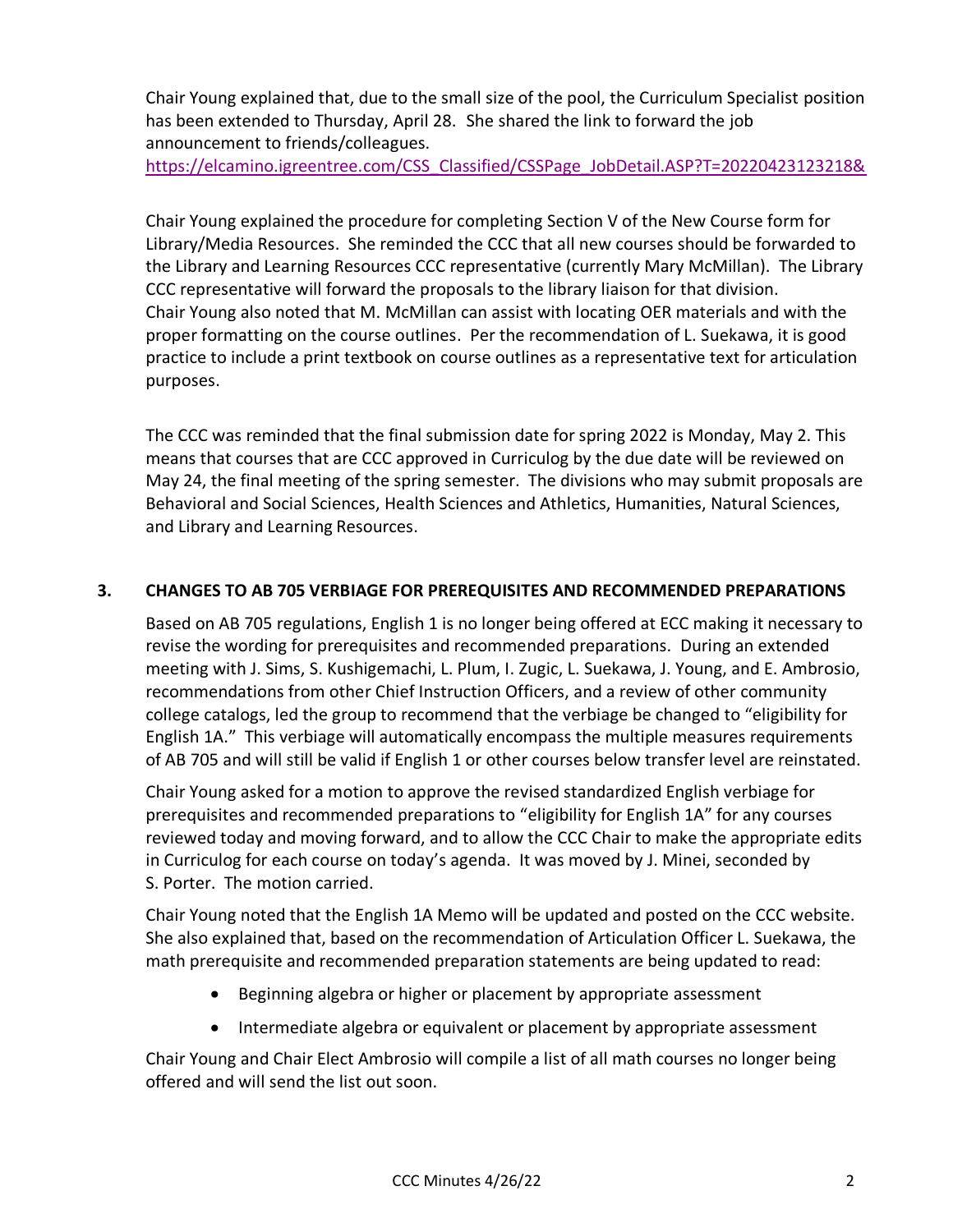# **4. CURRICULUM REVIEW**

Chair Young announced that, based on a request from Dr. Sims, the new biology courses (BIOL 75, 76, 77, 78, 79) were removed from today's agenda and will be moved to the May 24 meeting. Dr. Sims requested more time to review the proposed class sizes for the courses.

# **A. Full Course Review**

The committee approved the following courses, which are ready for final action:

- 1. English 15A (ENGL 15A)
- 2. Journalism 11abcd (JOUR 11abcd)

# **B. Consent Agenda Proposals**

The committee approved the following courses, which are ready for final action:

- 1. Administration of Justice 126 (AJ 126)
- 2. Administration of Justice 131 (AJ 131)
- 3. Administration of Justice 133 (AJ 133)
- 4. Administration of Justice 134 (AJ 134)
- 5. Administration of Justice 135 (AJ 135)
- 6. Administration of Justice 190 (AJ 190)
- 7. Anatomy 30 (ANAT 30)
- 8. English 15B (ENGL 15B)
- 9. Journalism 12 (JOUR 12)

# **CURRICULUM DISCUSSION**

# **A. Full Course Review**

# **Humanities Division**

The following courses were presented for course review:

ENGL 15A Survey of British Literature I JOUR 11abcd News Media Production and Social Media Storytelling

It was moved by M. Kline, seconded by W. Cox, that the committee approve the course proposals. The motion carried.

It was moved by M. Kline, seconded by W. Cox, that the committee approve the course delivery methods. The motion carried.

It was moved by M. Kline, seconded by W. Cox, that the committee approve the conditions of enrollment. The motion carried.

# **B. Consent Agenda Proposals**

It was moved by E. Ambrosio, seconded by Z. Murdock, that the committee approve the consent agenda proposals. The motion carried.

It was moved by E. Ambrosio, seconded by Z. Murdock, that the committee approve the consent agenda course delivery methods. The motion carried.

It was moved by E. Ambrosio, seconded by Z. Murdock, that the committee approve the consent agenda conditions of enrollment. The motion carried.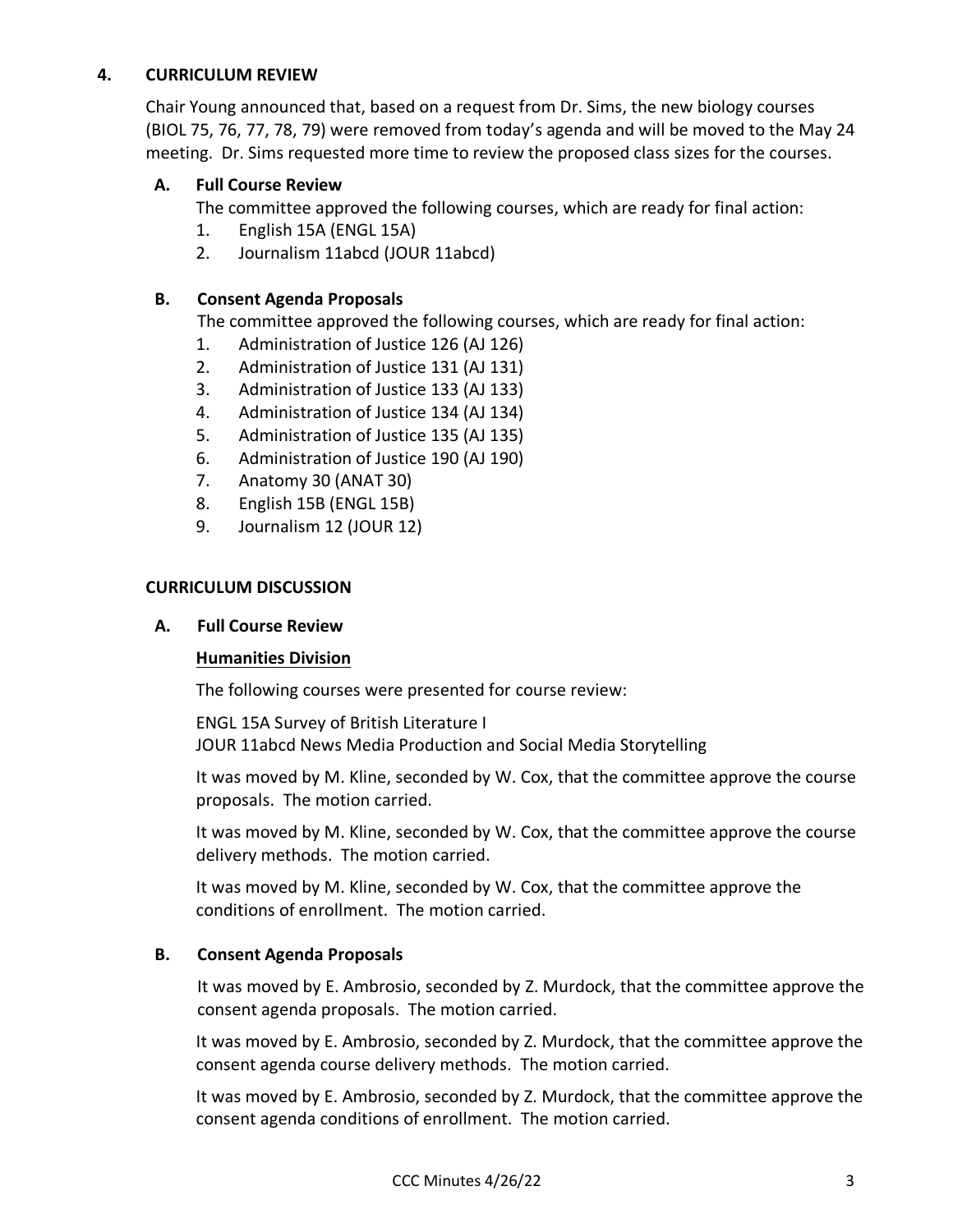# **5. VICE PRESIDENT'S REPORT:**

As the designee for Dr. Sims at today's meeting, I. Zugic reiterated that the submission date for the Curriculum Specialist has been extended to April 28. The original pool was not sufficient, and the hope is that more candidates will apply so that a qualified person can be hired for the position. She thanked the CCC for their patience during this process.

# **6. ANNOUNCEMENTS**

- The Curriculog Café will be open after the meeting today.
- **E** Next CCC Meeting: May 10, 2022 2:30-4:30 p.m., via Zoom.

# **7. ADJOURNMENT**

Chair Young called for a motion to adjourn the meeting. J. Minei moved to adjourn, M. Anderson seconded, and the motion carried. Meeting was adjourned at 2:59 p.m.